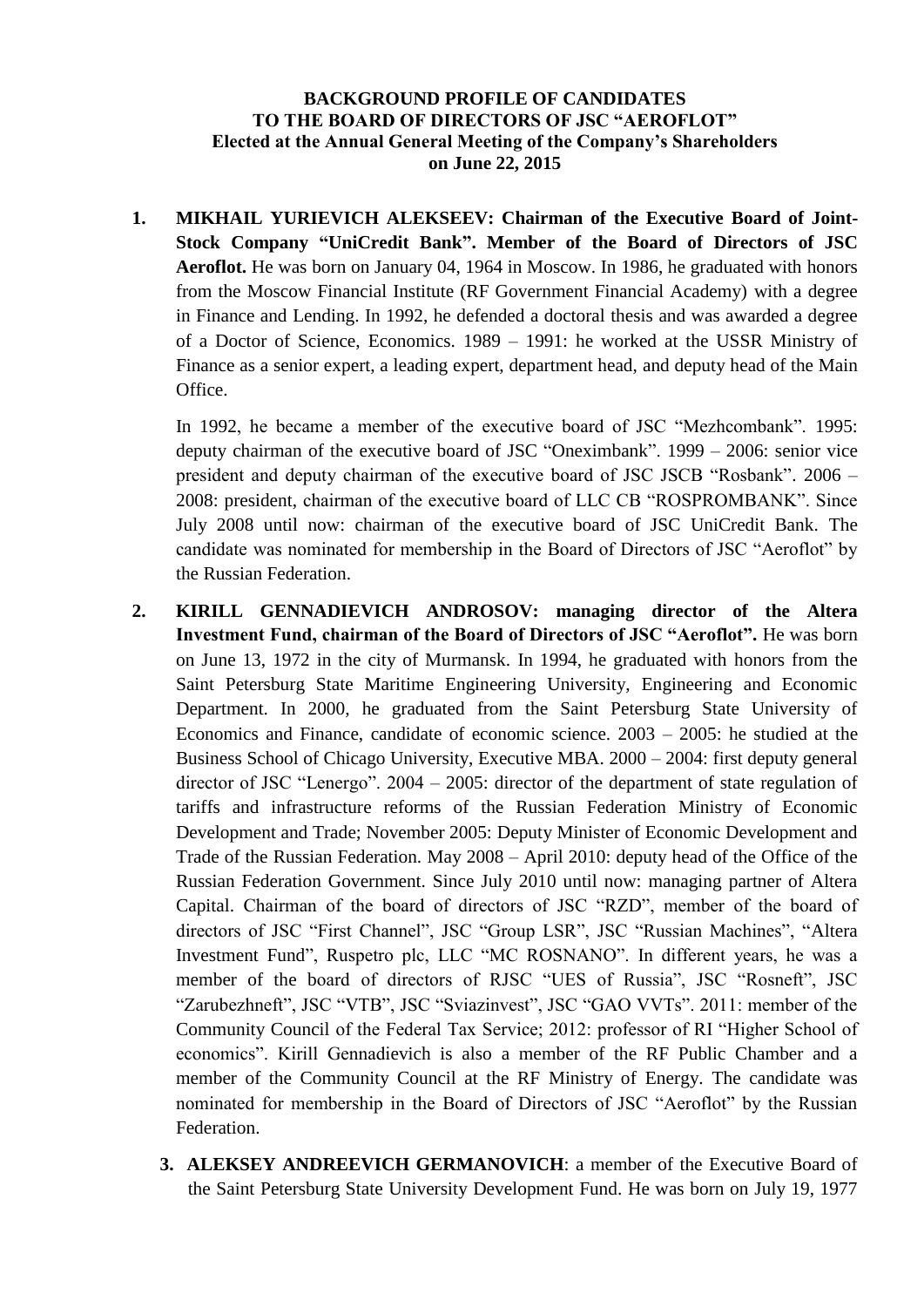in Moscow. In 1998, he graduated from the Department of Economics, 2002: Journalism Department of Moscow M. V. Lomonosov State University; 2008: Executive MBA program at Cranfield University (UK). 1999 – 2001: he worked at the Vedomosti newspaper as a reporter of the Kremlin pool. 2002 – 2009: deputy general director of CJSC "Severstal-Group", member of the executive board of JSC "Severstal". June 2009: director of government and social programs, professor of practice at the Moscow SKOLKOVO Management School, where he managed a project of setting up a research transport and infrastructure center. 2012 – 2014: director, member of the Executive Board, advisor to the Russian Direct Investment Fund. He worked at the board of directors of several largest Russian transport companies, including aviation companies: JSC "Airline Siberia" (2011 – 2013), JSC "International Airport Irkutsk" (2014 – 2015), JSC "GTLK" (May 2012 until now), JSC "SG-trans" (2011 – 2012). At present, he works as an independent director at the boards of directors of JSC "EON-Russia", PJSC "Bank Saint Petersburg" to which he was nominated by minority shareholders. He represented the government interests at the Board of Directors of JSC "Aeroflot" in 2012 – 2014. He managed a project of improving the motivation system and a project of increasing capitalization and investment appeal of JSC "Aeroflot" as a chairman of the remuneration and compensation committee. The candidate was nominated for membership in the Board of Directors of JSC "Aeroflot" by Investment Company East capital (Lux).

- **4. IGOR ALEKSANDROVICH KAMENSKOY: managing director of Limited Liability Company "Renaissance Capital – Financial Consultant".** He was born on January 25, 1968 in Kiev. In 1993, he graduated from the Moscow State Teacher Training University with a degree in Russian and Literature. 1992 – 1998: vice president at LLP "Soyuzcontract". 1999: vice president at CJSC JSCB "Rosbank". 2000 – 2002: advisor to the RF State Duma Chairman. 2002 – 2009: advisor to the Federation Council, deputy chairman of the committee at the RF Federation Council. December 2009 – present time: chairman of the Board of Directors of LLC "Renaissance Capital". The candidate was nominated for membership in the Board of Directors of JSC "Aeroflot" by the Russian Federation.
- **5. IGOR VLADIMIROVICH KOGAN: Chairman of the Board of Non-Profit Partnership "Interbank Settlement System". Member of the Board of Directors of JSC "Aeroflot".** He was born in 1969 in Chardzhou of the Turkmen SSR. In 1991, he graduated from V. I. Lenin State Teacher Training Institute with a degree in Mathematics, candidate of economic sciences. October 1998 – November 1999: deputy chairman of the Executive Board of JSC "ORGRESBANK". November 1999 – June 2009: chairman of the executive board of JSB "ORGRESBANK" (renamed into JSC "Nordea Bank" in September 2009). June 2009 – present time: deputy chairman of the Board of Directors of JSC "Nordea Bank", member of the Supervisory Board of JSC "AIZHK". April 2009: member of the Board, June 2011 – present time: member of the Presidium of the Russian Bank Association Council. The candidate was nominated for membership in the Board of Directors of JSC "Aeroflot" by the Russian Federation.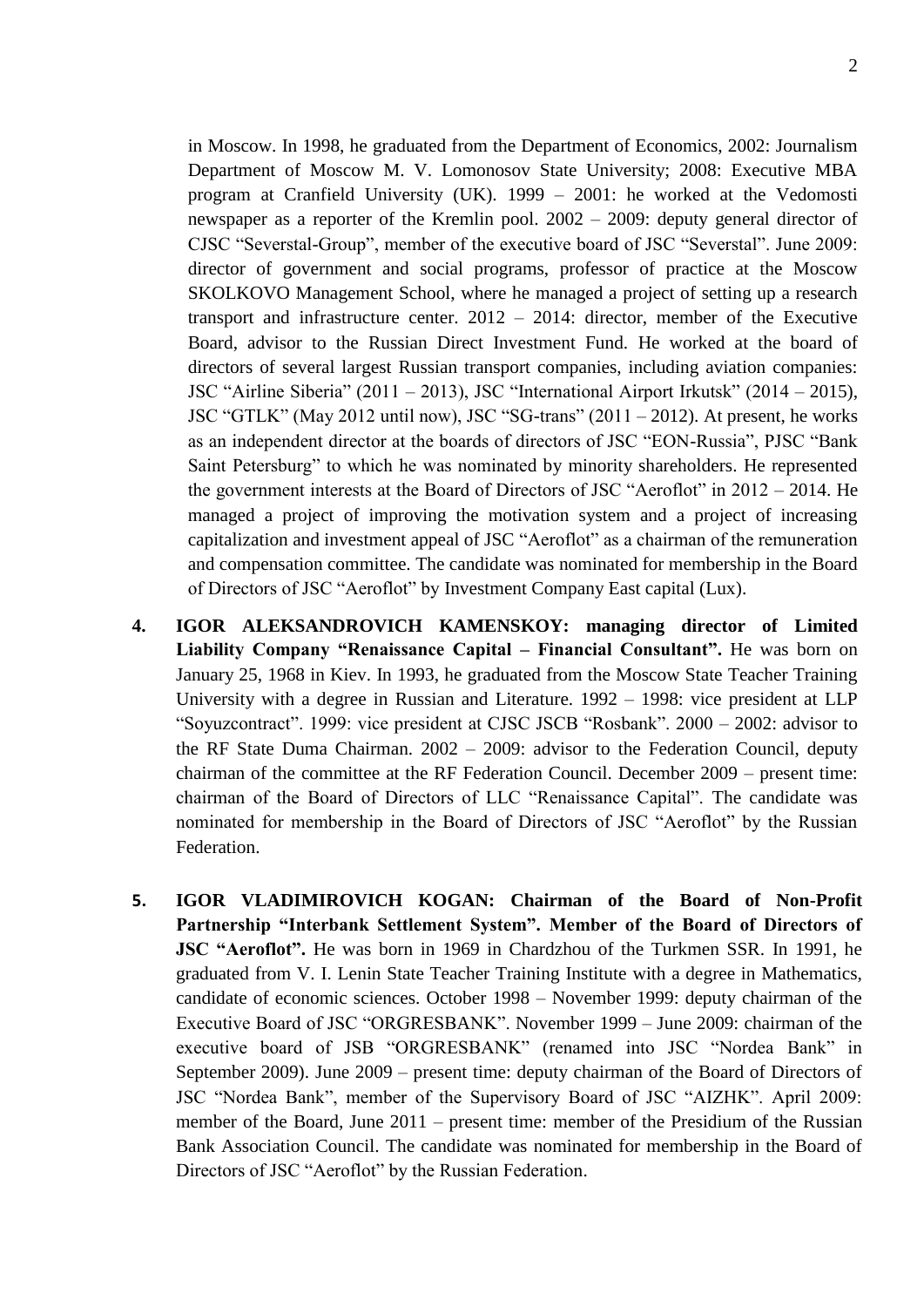- **6. MAKSIM VADIMOVICH KUZIUK: general director of Holding "Technodinamika".** He was born on August 28, 1975 in Dolgoprudny, Moscow Region. In 1998, he graduated with honors from the Moscow Physics and Engineering Institute with a degree in Applied Mathematics and Physics. In 2006, he continued his studies and was awarded an MBA degree by one of the world's leading business schools: Swiss IMD. 1999 – 2003: head of the subdivision and then an enterprise of the ArtTechCenter group of companies. 2004 – 2006: he worked at DrillTech Rus (Moscow), specializing in construction of pipelines by using a horizontal directional drilling method as a head of the financial and economic department and then a deputy general director and manager of projects. 2007 – 2010: he held different positions at the Paris office of one of the world's leading international consulting corporations – The Boston Consulting Group (BCG). 2010 – 2011: director at the BCG Moscow Representative Office. 2011 – 2012: head of the Izhmasha group of companies implementing a project of financial recovery and transformation of the group and creating single company RPA "Izhmash". 2012 – present time: general director of Holding "Technodinamika". The candidate was nominated for membership in the Board of Directors of JSC "Aeroflot" by LLC "Aviacapital-Service".
- **7. MARLEN DZHERALDOVICH MANASOV: individual entrepreneur. Member of the Board of Directors of JSC "Aeroflot".** He was born on September 20, 1965 in Moscow. In 1990, he graduated from Moscow M. V. Lomonosov Moscow State University with a degree in Political Economy. Economist, professor of political economy. He held the following positions: general director at CJSC "UBS Securities", member of the board of directors of LLC "UBS Bank", member of the board of directors of CJSC "UBS Securities", member of the board of directors of JSC "Novoship", member of the board of directors of JSC "FB RTS", member of the board of directors of JSC "Sviazinvest", member of the board of directors of NAUFOR, June 29 2010: member of the board of directors of JSC "Sovcomflot". June 08, 2011: member of the board of directors of JSC IC "RUSS-INVEST". The candidate was nominated for membership in the Board of Directors of JSC "Aeroflot" by Investment Company East Capital (Lux).
- **8. ROMAN VIKTOROVICH PAKHOMOV: general director of Limited Liability Company "Aviacapital - Service". Member of the board of directors of JSC "Aeroflot".** He was born on March 04, 1971 in Havana, Cuba. He graduated from S. O. Makarov State Maritime Academy (Saint Petersburg, Russia), holds an MBA degree of the Higher School of International Business of the National Economy and Public Service Academy at the RF President, diplomas of Kingston Universities (UK). He started his professional life at the Northern Maritime Steamship Company. 1996 – 1998: senior specialist of the corporate client department of JSC "AB Incombank". 1998 – 1999: deputy chairman of the Executive Board of JSC "Maritime Joint-Stock Bank". 1999 – 2004: general director of investment company LLC "Center Capital". 2004 – 2008: deputy general director, general director of airline "VIM-Avia". 2008 – 2009: executive director of airline "Atlant Soyuz". 2009 – 2010: general director of FSUE "State Transport Company Russia", advisor to the deputy general director of State Corporation "Rostechnologii". He has held the current position since September 2010. The candidate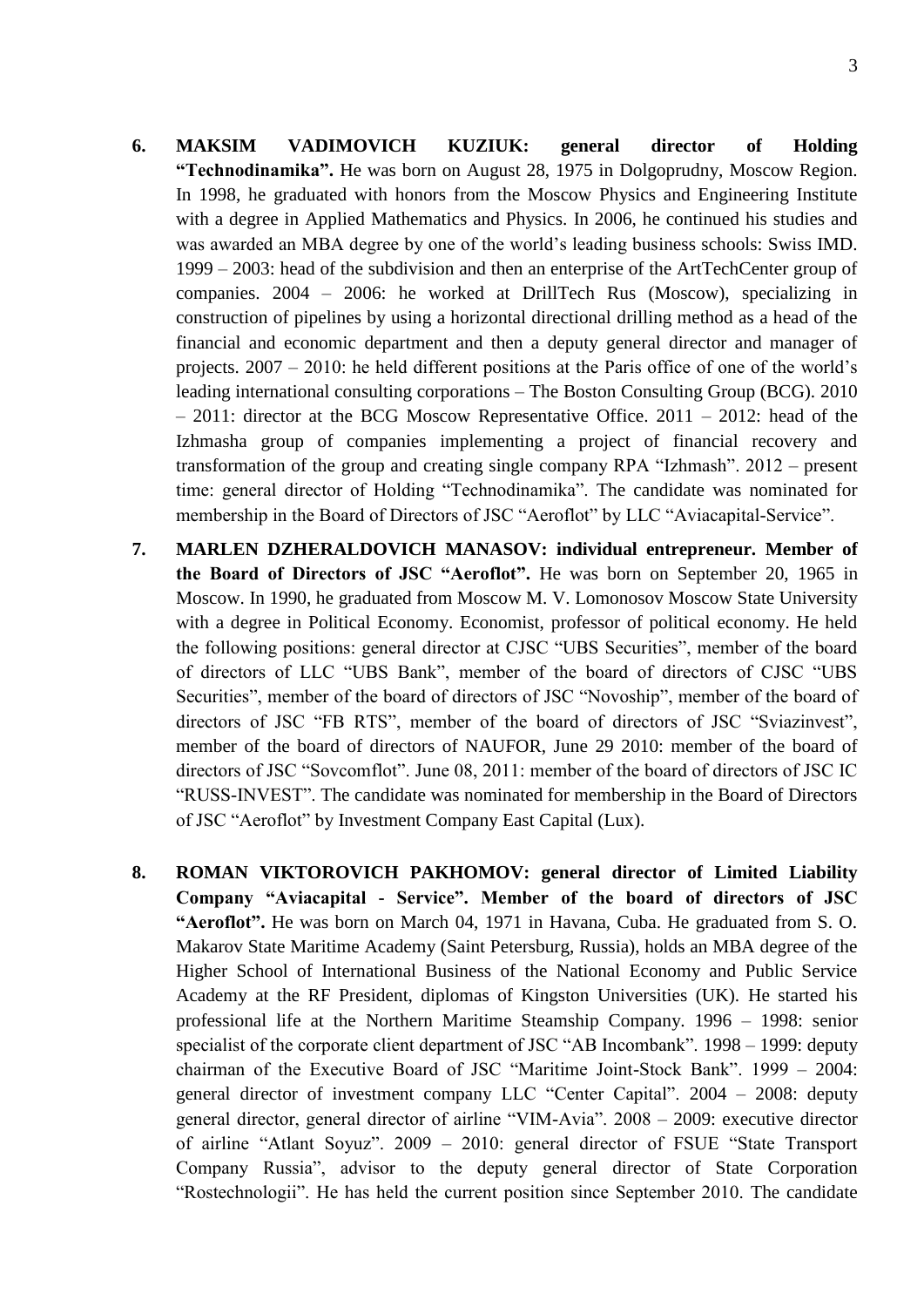was nominated for membership in the Board of Directors of JSC "Aeroflot" by LLC Aviacapital-Service.

- **9. DMITRY NIKOLAEVICH PESKOV: director of the field "Young Professionals" of the autonomous non-profit organization "Agency of Strategic Initiatives for Promotion of New Projects".** He was born on December 26, 1975 in Voronezh. In 1998, he graduated from the Voronezh State University with a degree in Youth Political Movements. In 1999, he completed his master's degree program at the Political Science Department of the Moscow School of Social and Economic Sciences and UM-Manchester (University of Manchester). 2000: he worked at the Moscow State University of Foreign Affairs (MSUFA) (U) of the RF MFA, where he managed development of the university development strategy, the Internet Politics Center, creation of the Russian Association of International Research. Last position: innovation director, deputy provost for research. 2009: head of the department of strategic achievements at JSC "State Joint-Stock Company "Russian national Exhibition center". 2011 – present time: director of the field "Young Professionals" of the Strategic Initiative Agency. Dmitry Peskov is a member of the working group of the Economic Council of the Russian Federation President in the area of "Social Politics and Human Potential Development": Expert Council at the Russian Federation Government; Council of the Union "Agency of Development of Professional Communities and Human Resources World Skills Russia"; working group for developing measures aimed at increasing the number of highly qualified workers by 2020 to the level of at least one third of the number of qualified workers at the Russian Federation Labor and Social Security Ministry; public and state council of the system of independent evaluation of quality of vocational education, member of the RUIE Council for developing youth, innovative, and small businesses, member of the Interdepartmental Committee for Technological Development of the Presidium of the Council for Economic Modernization and Innovative Development at the Russian Federation President, National Council for Professional Qualifications at the Russian Federation President (head of the working group for supporting best practices of qualification development); supervisory board of the Federal State Autonomous Higher Educational Institution "Saint Petersburg National Research University of Information Technologies, Mechanics, and Optics"; Interdepartmental working group for developing online training, remote training technologies for implementation of training programs at educational institutions of the RF Ministry of Education and Science; Council for engineering and industrial design at the RF Ministry of Industry and Commerce; Executive Board of the charity fund "Blind and Deaf Support Fund"; 2013 – 2014: member of the board of directors of JSC "OAK", JSC "GAO VVTs", QII "Mashpribor"; 2014 – present time: member of the Board of Directors of JSC "Aeroflot", JSC "RZD". The candidate was nominated for membership in the Board of Directors of JSC "Aeroflot" by the Russian Federation.
- **10. VITALY GENNADIEVICH SAVELIEV: general director, member of the board of directors of JSC "Aeroflot".** He was born in 1954 in Tashkent. In 1977, he graduated from the mechanic and machine engineering department of M. I. Kalinin Leningrad Polytechnic Institute with a degree in Building and Road Machines and Equipment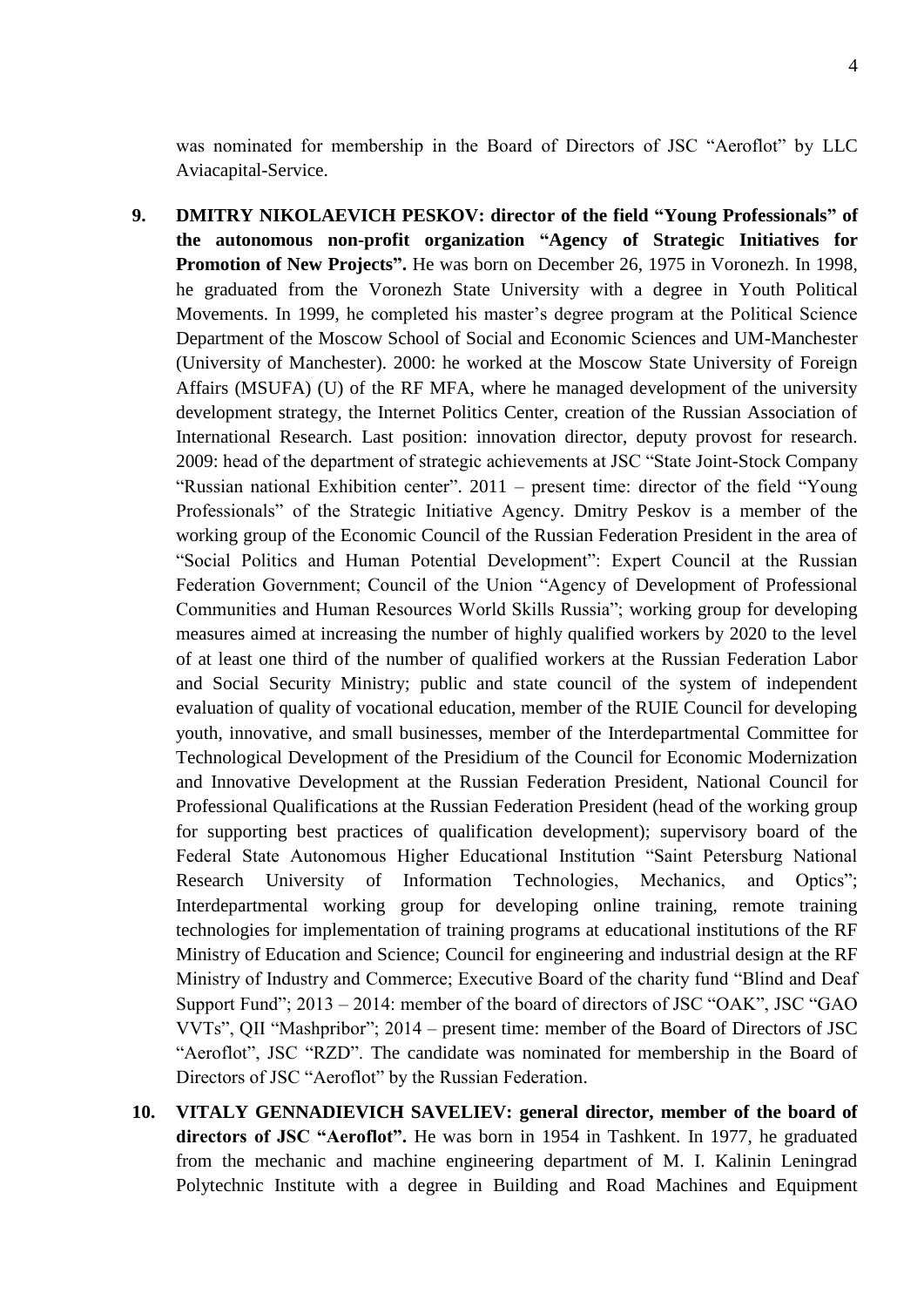(qualification: mechanical engineer). 1986: Palmiro Togliatti Leningrad Engineering and Economic Institute. 1987: deputy head of the main office of construction of engineering facilities of Leningrad "Glavleningradinzhstroy". December 1988: head of the Leningrad branch of joint Soviet-American company "Dialogue". 1989: one of the founders and members of the Board of Directors of "DialogueBank". 1990 – 1993: general director of the Soviet-American Company JSC "DialogueInvest", 1993 – 1995: chairman of the Executive Board of Joint-Stock Bank "Russia", November 1995: chairman of the Executive Board of the bank "Menatep saint Petersburg", September 2001: deputy chairman of the Executive Board JSC "Gazprom", 2002 – 2004: vice president of LLC "United Company GROS", advisor to the general director of JSC "Sviazinvest" for finance and IT technologies; 2004 – 2007: Deputy Minister of Economic Development and Commerce of the Russian Federation. 2007 – April 2009: first vice president of JSC JSFC "System", head of the business unit "Telecommunication assets". He has held his current position since April 10, 2009. The candidate was nominated for membership in the Board of Directors of JSC "Aeroflot" by the Russian Federation.

- **11. DMITRY PETROVICH SAPRYKIN: deputy general director for sales and property of JSC "Aeroflot", member of the Board of Directors of JSC "Aeroflot".** He was born in 1974 in Moscow. In 1996, he graduated from Moscow State Law Academy with a degree in Law, candidate of law sciences (2000). In 2001, he graduated from Cornell Law School. 1996 – 1998: senior consultant of the Bank "MENATEP". 2001 – 2004: head of the department, director of the department for mergers, takeovers, and capital markets of JSC "Mobile Telesystems". 2004 – 2006: deputy general director for corporate relations and finance of CJSC "Sky Link"; 2006 – 2007: general director of JSC "Moscow Cell Communications";  $2007 - 2009$ : director of the transaction support department – deputy head of the legal department of JSC JSFC "System". July 2009 – July 2013: deputy general director for legal and property matters of JSC "Aeroflot". He has held his current position since July 2013. The candidate was nominated for membership in the Board of Directors of JSC "Aeroflot" by LLC "Aeroflot-Finance".
- **12. VASILY VASILIEVICH SIDOROV: general director of LLC "ARIDA". Member of the Board of Directors of JSC "Aeroflot".** He was born on February 02, 1971 in Athens. In 1993, he graduated from the Moscow State University of Foreign Affairs (MSUFA) (U) of the RF MFA with a degree in International Public Law and Warton Business School of Pennsylvania University with a degree in Finance. Positions held: 1997 – 2000: deputy general director of JSC "Sviazinvest"; 2000 – 2003: first deputy president of CJSC "System Telecom";  $2003 - 2006$ : president of JSC "MTS";  $2006 - 2010$ : co-owner of Telecom-Express group of companies; 2010 – present time: managing partner of Euroatlantic Investments Ltd.; June 2012 – present time: member of the board of directors of JSC "RZD". He has worked as the General Director of LLC "ARIDA" since November 2012. The candidate was nominated for membership in the Board of Directors of JSC "Aeroflot" by the Russian Federation.
- **13. YURY BORISOVICH SLUSAR: President of Joint-Stock Company "United Plane Maker".** He was born on July 20, 1974 in Rostov-on-Don. In 1996, he graduated from